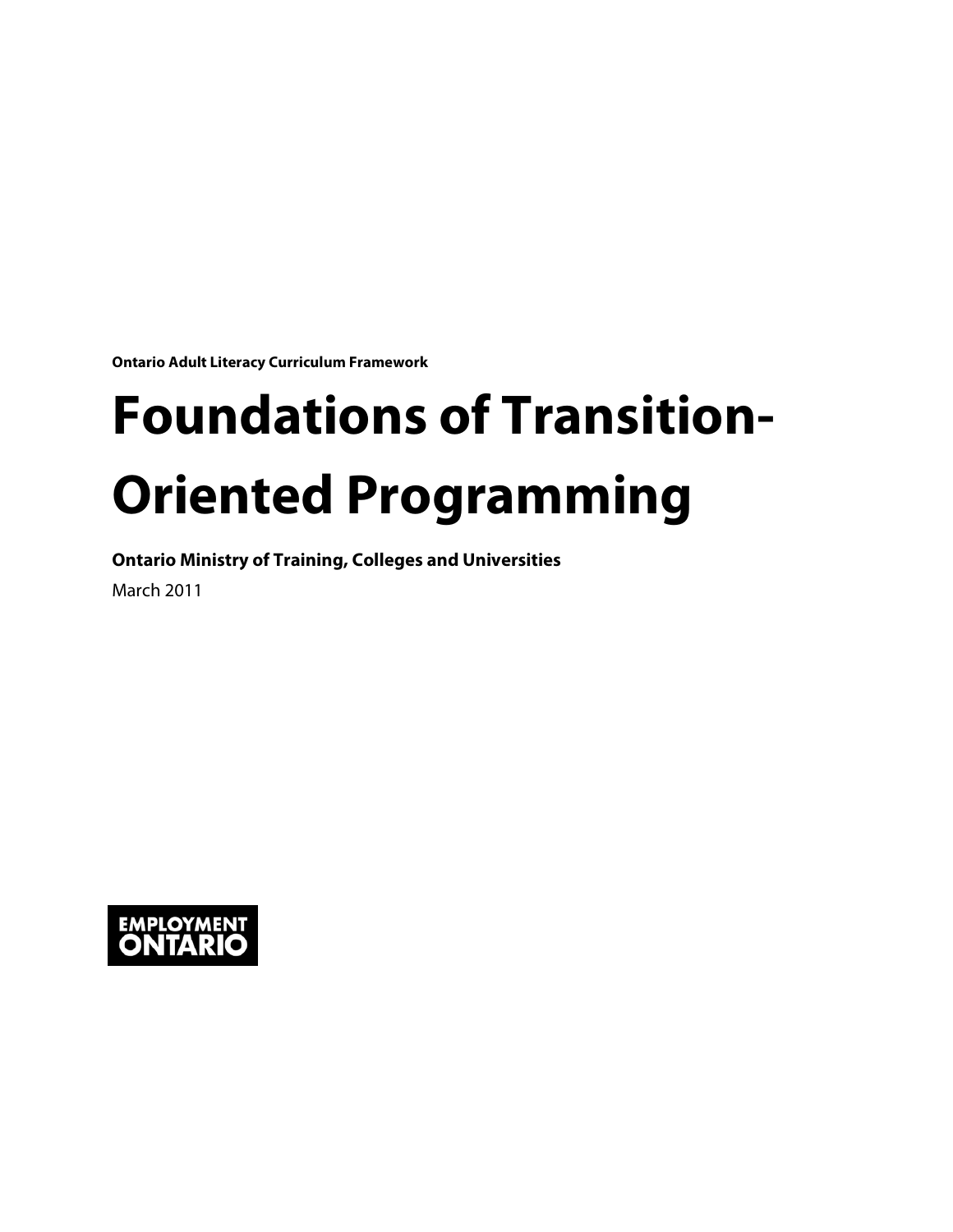#### **Table of Contents**

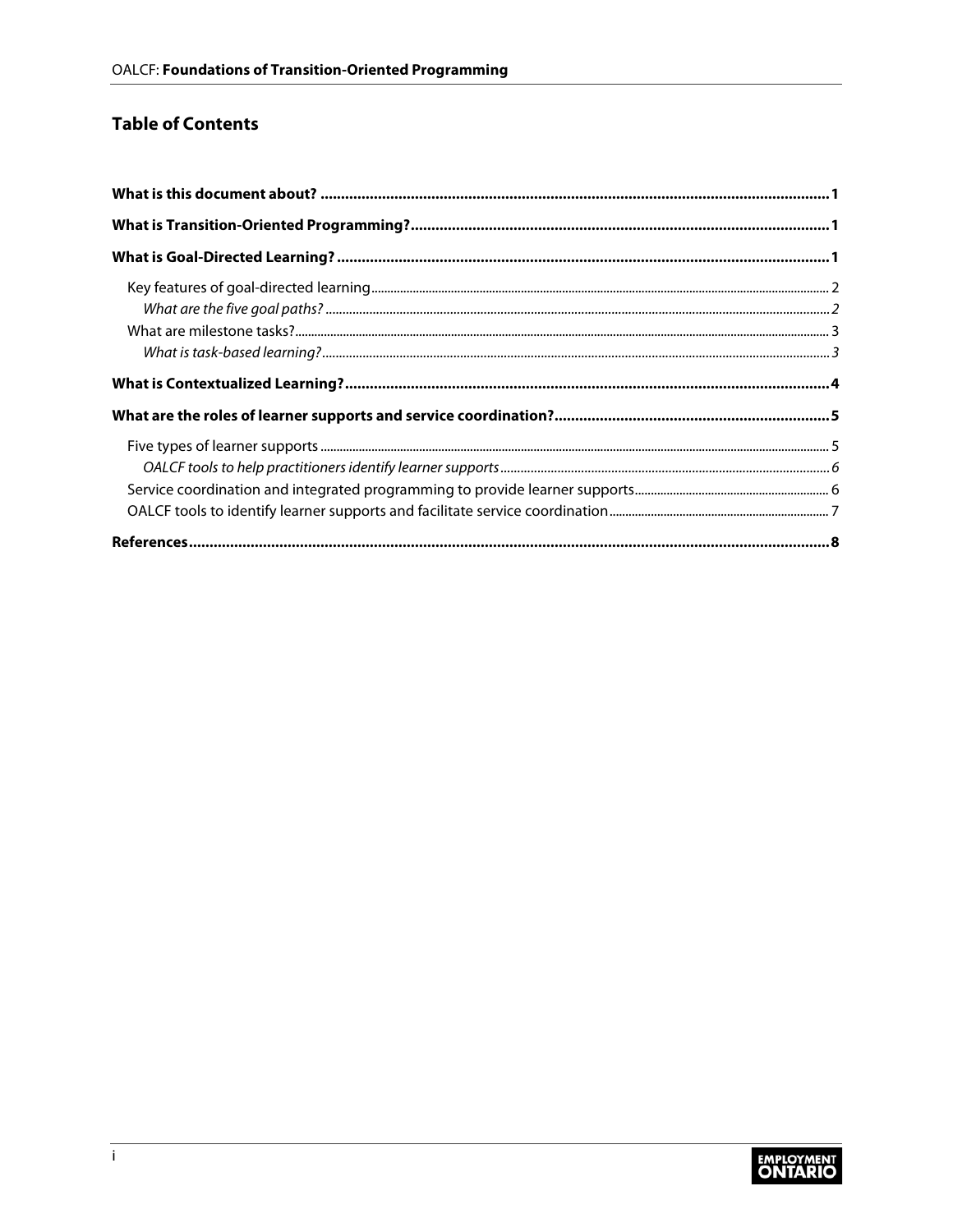### <span id="page-2-0"></span>**What is this document about?**

The Foundations of Transition-Oriented Programming paper

- explains transition-oriented programming in the Ontario Adult Literacy Curriculum Framework (OALCF)
- describes how transition-oriented programming relates to the principles of goal-directed learning
- discusses the connection between transition-oriented programming and contextualized learning
- explores non-academic supports and service coordination for Literacy and Basic Skills (LBS) Program learners

### <span id="page-2-1"></span>**What is Transition-Oriented Programming?**

Transition-oriented programming is a term that brings together the following key elements of the OALCF:

- goal-directed learning
- contextualized learning
- co-ordinated learner supports and services

Over the years, LBS practitioners have deepened their understanding of how goal-directed and contextualized learning can contribute to a learner's success to move within and beyond the LBS Program—to *transition* to her or his next steps of employment, broader education and training, or independence. Furthermore, practitioners have realized that adult literacy learners achieve more positive outcomes when they also receive integrated support services from their communities. In other words, learners can achieve more success if they

- commit to working towards their identified goal
- participate in contextualized programming that uses content taught in authentic and meaningful contexts
- receive integrated non-academic support services from their communities

The Ontario Adult Literacy Curriculum Framework (OALCF) provides the guidance and tools to help practitioners make informed choices about how to bring the elements of transition-oriented programming into their day-today operations—within the agency's organizational capacity and means.

### <span id="page-2-2"></span>**What is Goal-Directed Learning?**

Key to the concept of transition-oriented programming is goal-directed learning that uses a learner's goal, or his or her purpose for attending the LBS Program, to plan and deliver programming that supports that goal. Learner goals are fundamentally transition-oriented because they look beyond the LBS Program. An identified goal helps learners express their desire to engage in learning that will support them at work and in their homes, communities, and broader education and training.

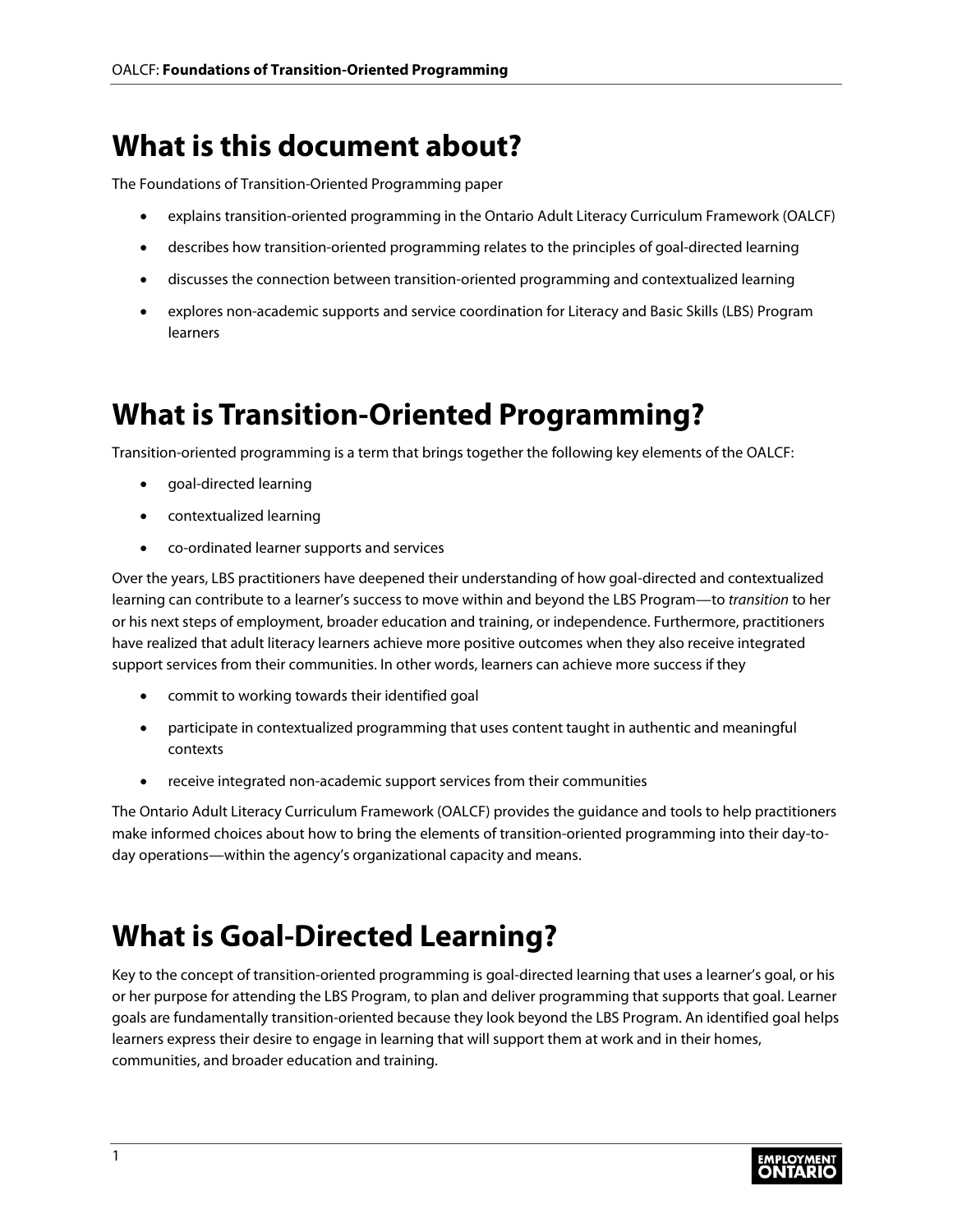The meaning and implementation of goal-directed programming was initially described in the 1995 publication *Goal-Directed Assessment: An Initial Assessment Process*. The key mechanism to help practitioners implement goaldirected learning was an individualized learner plan developed for each learner and used to plan learning activities, track progress, and demonstrate achievements. Although the original LBS learner plan template was not prescriptive, it used guiding categories to allow learners and practitioners to work in a participatory and collaborative way. The plan contained the following key elements:

- the learner's personal, educational, and employment background
- the long-term and short-term goals of the learner
- skills needed by the learner to reach those goals
- the learner's skill gaps and plan of action to fill those gaps and reach identified goals

Learner plans were originally intended to describe what the learners needed to know on the first day of their next step, enabling them to have a reasonable chance of success in the new situation. This emphasis on literacy learning designed to prepare learners for their next step is the essence of transition-oriented programming.

The following two supporting documents followed the publication of *Goal-Directed Assessment: An Initial Assessment Process*:

- 1. *Working with Learning Outcomes: A Validation Draft* (1998)
- 2. *Common Assessment in the Literacy and Basic Skills Program* (2000)

Together, these documents became the adult literacy curriculum and helped practitioners plan learning and assessment activities. Also described in the documents was how to report learning progress and learner achievements. Although the goal-directed assessment documents set the stage for transition-oriented programming, LBS practitioners further identified the need to capture learner progress towards specific goals that included employment, apprenticeship, secondary school credit, postsecondary, and independence.

### <span id="page-3-0"></span>Key features of goal-directed learning

The Ontario Adult Literacy Curriculum Framework (OALCF) supports the primary purpose of the LBS Program to help learners bridge gaps in the literacy and numeracy abilities they need for goal achievement. The OALCF also helps practitioners organize content based on how learners will apply their learning in meaningful, goal-related ways. Various tools and user guides have been created to directly address the elements of goal-directed learning within the context of transition-oriented programming. Specifically, these resources deal with the:

- five OALCF goal paths and what they lead to
- use of milestone tasks to indicate a learner's progress towards goal completion
- role of task-based learning

#### <span id="page-3-1"></span>*What are the five goal paths?*

The idea of goal paths is a unique feature of program planning, assessment, and reporting activities. It is also the key feature of the OALCF's transition-oriented approach to literacy and numeracy learning.

Currently, the LBS Program uses three over-arching goal paths for program planning and reporting: employment, further education and training, and independence. To assist with reporting learner achievements more clearly and consistently, the OALCF uses the following five goal paths:

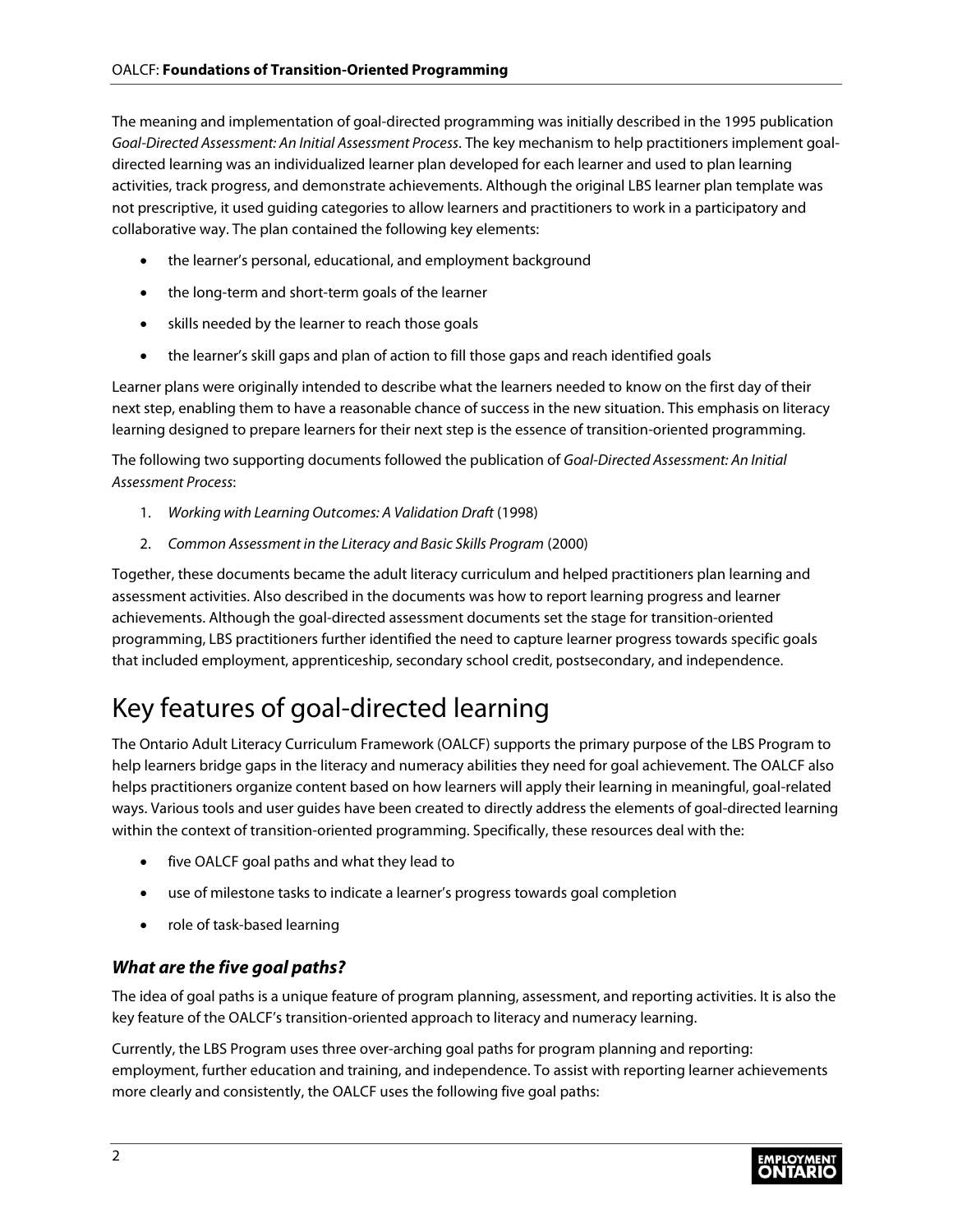- 1. Employment
- 2. Apprenticeship
- 3. Secondary School Credit
- 4. Postsecondary
- 5. Independence

Described in detail by the OALCF, these five goal paths

- guide and organize a learner's long-term and related short-term goals
- help practitioners plan appropriate learning activities
- enable programs to report goal completion and successful outcomes

OALCF developers are identifying for practitioners how to use the five goal paths to support learning and how to identify requirements that enable learners to transition to the next steps of their goal path. By exploring what a learner may encounter in their next steps, the developers will be able to provide useful information regarding the entry and admission requirements for the goal paths of apprenticeship, secondary school credit, and postsecondary, and the common entry processes and expectations for employment. Developers will identify key learner transition activities for each of these four goal paths. The unique independence goal path is being looked at differently. To describe it, researchers have referred to a wealth of practitioner and academic studies that describe literacy progress without using skill-based measures.

Practitioners will receive a synthesis of the information related to the five goal paths.

### <span id="page-4-0"></span>What are milestone tasks?

LBS service providers will be expected to report on learner progress towards goal achievement using tasks that are authentic and meaningful to the learner. These *milestone tasks* are in development.

Milestone tasks provide an indicator of learner progress by reflecting the content and transition requirements of the learner's goal path and by indicating the use of skills, knowledge, and behaviours required for a learner's next step, or transition. Throughout their LBS program, learners will use task-based learning activities in combination with literacy development activities to understand the connection between literacy skills acquisition and literacy use. In time, milestone tasks will be identified for each goal path and will be one indicator of a learner's progress towards goal achievement.

Milestone tasks provide a common way for external stakeholders to understand what literacy programs do by using a common language for reporting learner progress. Furthermore, the ministry will be better able to understand the impact of LBS programming. OALCF developers will provide practitioners with related assessment guidance to help them choose, assess, and record milestone tasks to indicate learner progress.

#### <span id="page-4-1"></span>*What is task-based learning?*

The OALCF uses task-based competency standards to position program learning and assessment activities in one of three levels of literacy learner proficiency. The levels span a wide range of literacy abilities—as do learners in LBS programs—from initial stages of literacy learning to advanced stages, indicating readiness for postsecondary education. The criteria that distinguish the levels are tasks, not discrete skills. The use of tasks to demonstrate literacy development directly supports *contextualized* programming, programming framed around meaningful and authentic situations in which learners apply knowledge, skills, and behaviours to perform

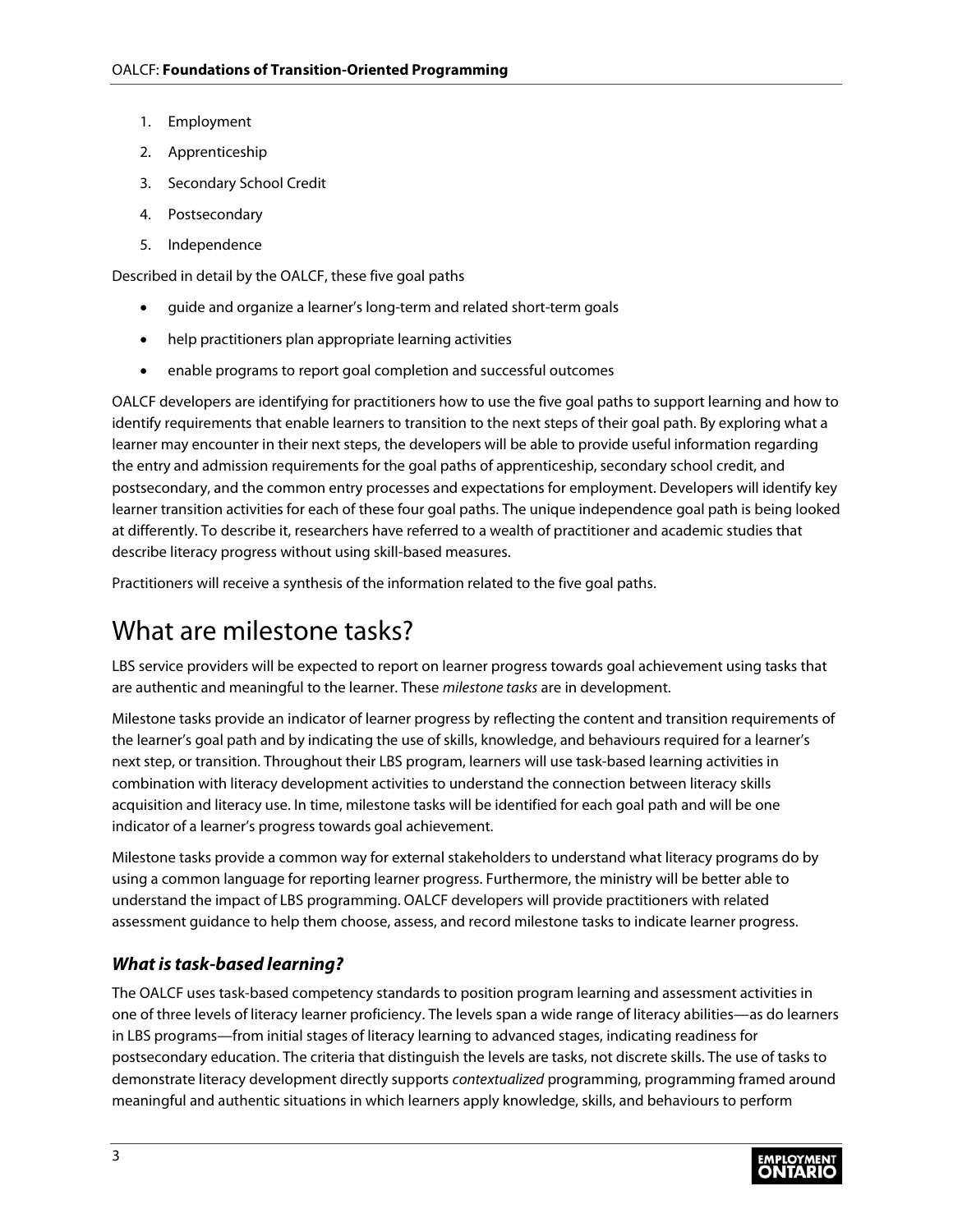integrated tasks. Representing how literacy is used beyond the program, integrated tasks are authentic to a learner's goal path and can integrate one or more competency task groups. For example, a sample integrated task for a learner's independence goal might be to have a learner use a transportation schedule listed on a website to find out the cost and travel times for a weekend trip to another city.

By using task-based competency standards, practitioners can measure learning and assessment activities more holistically, enabling them to look at literacy learning progress more broadly. They can now rely on task complexity and learner performance to assess progress, rather than simply the achievement of discrete literacy or numeracy skills.

OALCF developers have developed a comprehensive template of sample tasks to support both learning and assessment activities.

## <span id="page-5-0"></span>**What is Contextualized Learning?**

Within the LBS Program, transition-oriented programming is *contextualized* programming that provides the context for the development of literacy learning activities and their underpinning competencies. Contextualized learning means that learners use learning materials as they would use them outside the LBS Program. This practice allows learners to clearly understand how their learning in programs connects to their goals. It also supports practitioners in planning learning activities that match, as closely as possible, literacy uses and applications in the five goal paths. In this way, learners are engaged in *authentic* learning activities. For example, the kinds of activities that support learning for a learner who has chosen the goal path of independence will look very different from the learning activities that support learning for a learner whose goal is to enter an apprenticeship program.

From a learner's perspective, a contextualized approach leads to increased uses of literacy outside the program. The more programs use authentic materials, the greater the increase in authentic uses of literacy (Purcell-Gates, Degener, Jacobson & Soler,2002). Related to the active use of literacy are the positive changes that learners experience on a personal and social level (Bingman & Ebert, 2000; Lefebvre, et. al., 2006), including a change in self-confidence and identity. This supports the idea that adults seek to develop literacy skills in order to "change what they can do, how they are perceived, and how they perceive themselves in specific social and cultural contexts" (Stein, 1995, p. 10).

When contextualized literacy practices are used to measure learner outcomes, these practices are able to demonstrate the impact of a learner's participation in a program (Beder, 1999; Purcell-Gates, et al., 2002; Reder, 2008; Sheehan-Holt & Smith, 2000). Conversely, when only literacy skills are measured, they are not able to demonstrate literacy development on their own (Beder, 1999; Brooks, Davies, Duckett, Hutchison, Kendall, Wilkin, 2000; Reder, 2009; Sheehan-Holt & Smith, 2000).

Finally, a contextualized approach facilitates a broader understanding of literacy that addresses the linguistic and cultural concerns of adult literacy learners, including their need for

- a cultural approach to literacy that takes into account belief systems, attitudes, values, a sense of identity, a sense of belonging to a particular community, and an understanding of a learner's place in the world
- cross-cultural sensitivity to help boost their self esteem and pride in their cultural identity

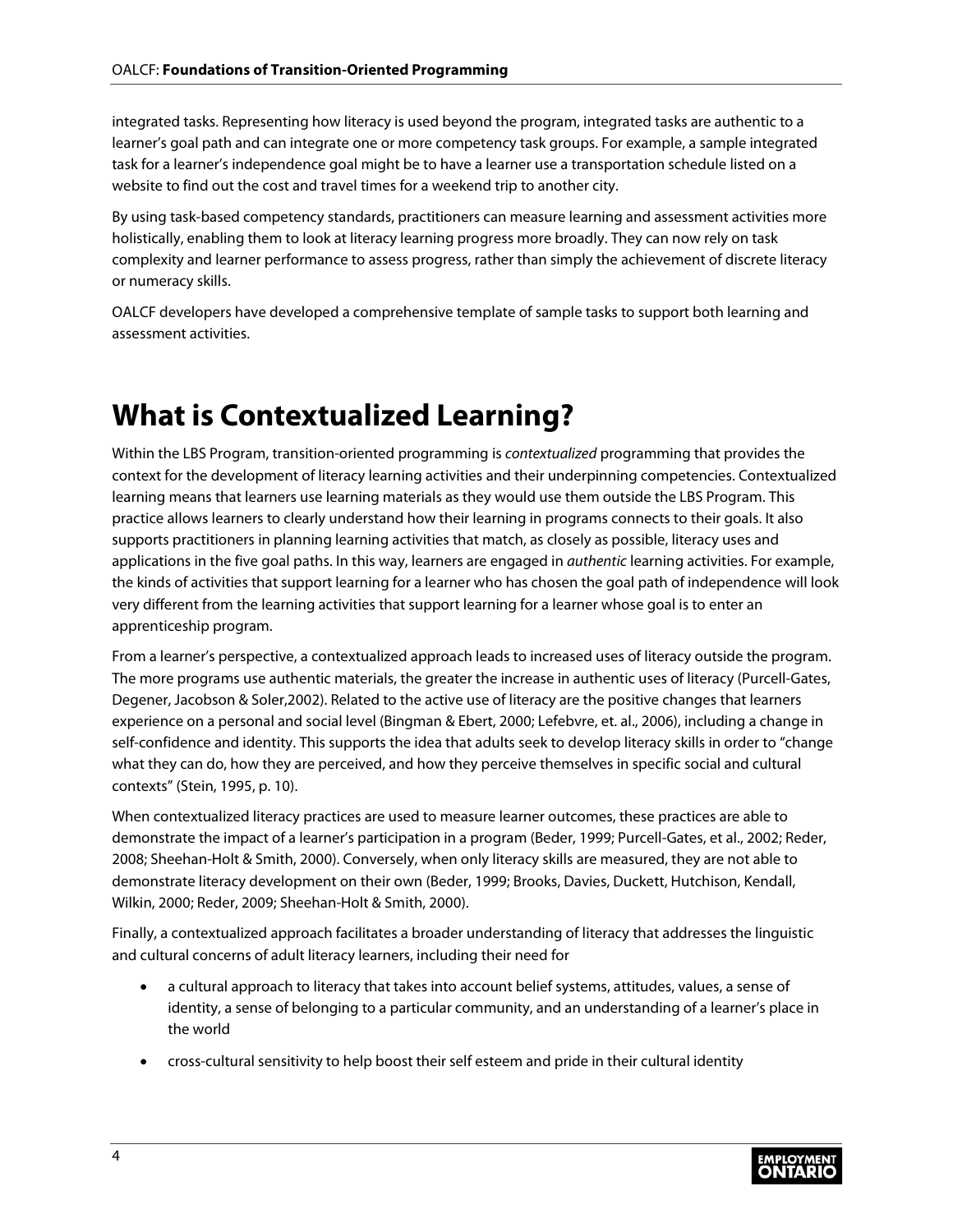# <span id="page-6-0"></span>**What are the roles of learner supports and service coordination?**

The success of learners in acquiring the necessary skills, knowledge, and behaviours to meet their goals results not only from participating in literacy programming, but also from resolving needs that often require additional support. Learners who have access to a range of both academic and non-academic supports more often persist and succeed in their learning.

LBS service providers have historically served a wide range of literacy learners requiring additional supports. For example, some learners may have physical or mental health challenges, making it impossible for them to continue "regular" schooling. Others may be living in poverty and have to face the practical demands of work, making participation in programming difficult. Some learners may have been involved in crime or addiction, making it difficult to consider a direct career path for which education plays a large part. Finally, disruptions in employment due to a workplace accident or closure may dramatically change the circumstance of a learner. Some learners will come to the LBS Program with a network of supports; others with none.

The primary mandate of LBS service providers is not only to deliver literacy programming, but also to link or refer learners to service providers with a mandate and expertise to provide non-academic supports. As a result, literacy service providers have had to work closely with a range of employment, health, and social services providers to make effective referrals. Through the OALCF, literacy practitioners will now have clearer guidance on how to maximize success through effective learner support and service coordination.

### <span id="page-6-1"></span>Five types of learner supports

Literacy learners experience many barriers to program participation and success. According to the resources available in an agency, LBS staff informally evaluate the supports needed by learners, particularly those supports that are not related to a learner's LBS programming. LBS agency staff then refer learners to the appropriate agency for further evaluation. Generally, these supports can be organized according to the following five types:

- financial aid and material supports
- health supports
- academic supports
- employment-related supports
- other social services

**1. FINANCIAL AND MATERIAL SUPPORTS** are of major, practical importance for many learners. LBS learners often demonstrate financial need and may be eligible for funding to defray the costs of childcare and transportation, either of which can be a significant barrier to program participation. Other challenges to participation may include the need for housing and income support.

**2. HEALTH SUPPORTS** are also often required by literacy learners. While the extent of such challenges is not well documented, the proportion of literacy learners with health needs, including mental and physical health needs, is thought to be significant, particularly for learners identified as "harder to serve." Health challenges are particularly evident for low-income learners and the chronically unemployed. Providing services for learners who need counseling and, in some cases, more intense mental health supports, is a major challenge in many communities.

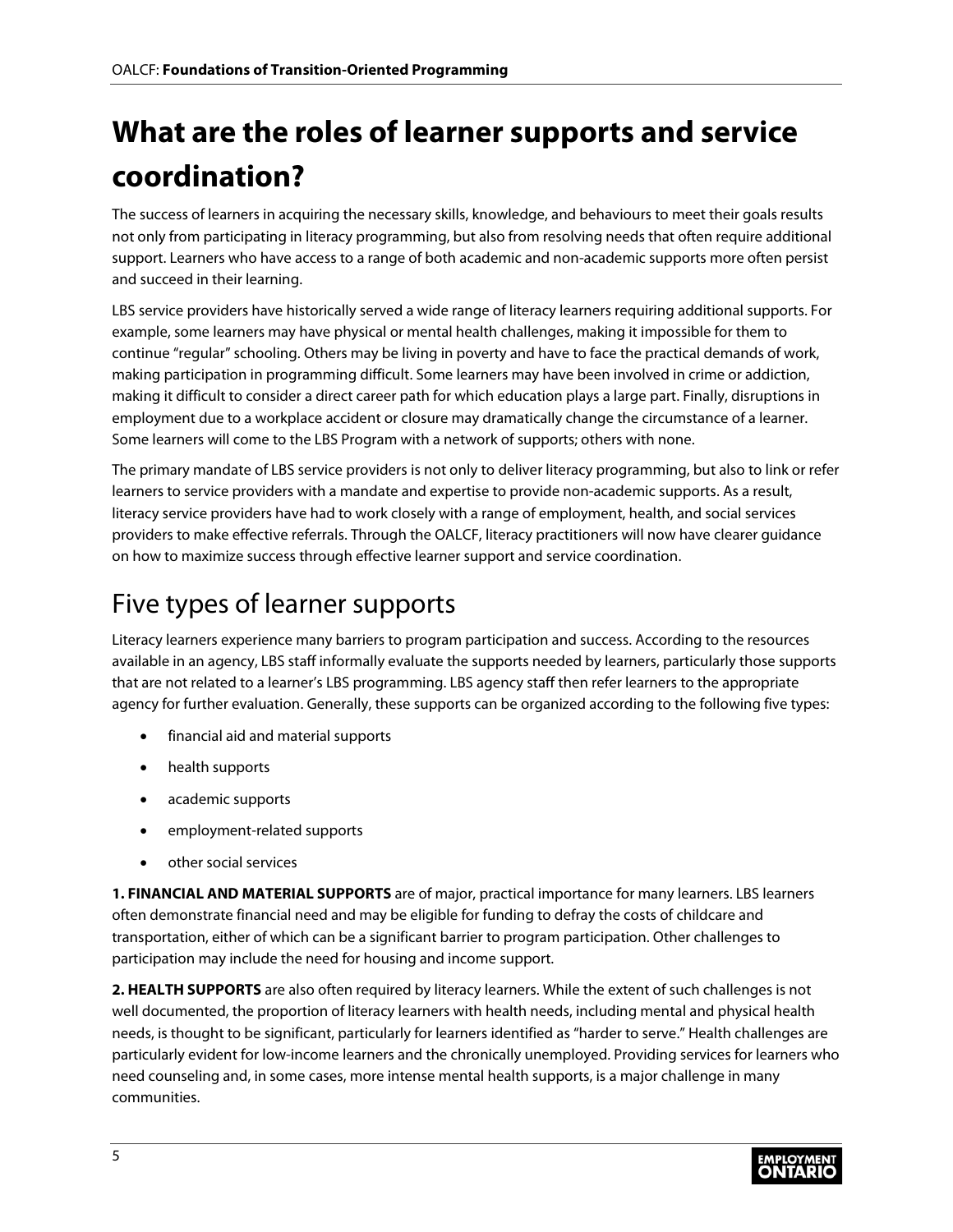**3. ACADEMIC SUPPORTS**, including academic counseling, is another important type of support often required by literacy learners. Academic supports may include additional tutoring, supports for learners with learning disabilities, and various other supports, such as academic or language assessments and translations of academic documents.

**4. EMPLOYMENT-RELATED SUPPORTS** include career guidance and counseling, as well as job search, job coaching, and other employment services. Career counselors, in particular, can help literacy learners clarify their expectations and convey important information about career paths and the necessary conditions for attaining different credentials. Given the importance of employment goals in Ontario, employment-related supports are crucial, not only to literacy learners with employment goals, but also to those learners whose career goals will take them through secondary school credit, postsecondary, or apprenticeship programs.

**5. OTHER SOCIAL SERVICES**, including personal and group counseling, may be a prerequisite for, or an important component of, the motivation that learners require to participate in literacy programs.

#### <span id="page-7-0"></span>*OALCF tools to help practitioners identify learner supports*

OALCF developers will provide practitioners with a needs assessment tool to help them identify supports learners may require. This tool will help practitioners develop appropriate referrals, design the learner's learner plan, and identify the learner's preferred mode of LBS delivery. A common template for learner plans will also be available to help agencies document program elements.

### <span id="page-7-1"></span>Service coordination and integrated programming to provide learner supports

Research reveals that "the more 'wrap-around' services [that literacy programs] can provide their learners, the better educational results they will achieve" (Liebowitz et al, 2003, p. 13). To make supports available, LBS service providers need to coordinate services with other service providers, as LBS-funded agencies cannot, by themselves, meet the range of needs and challenges that literacy learners bring to their programs. LBS funded agencies currently work and connect with community partners in many different ways. With Employment Ontario's increased focus on client outcomes and integrated services, there are many willing partners to continue to improve the effectiveness of service coordination. Four ways to approach service coordination and integrated programming are

- interagency cooperation
- integrated programming
- community-wide planning
- active case management

**1. INTERAGENCY COOPERATION** occurs when agencies are able to cooperate to ensure that learner supports are in place. For example, an independent agency might agree to provide all the assessment services in a community and track the effectiveness of referrals. Or, an LBS service provider might develop a common screening tool for all agencies to use. Practitioners have also facilitated interagency cooperation by informally "negotiating" with agencies in their communities, based on the practitioners' personal relationships with those agencies.

**2. INTEGRATED PROGRAMMING** occurs when employment and training services are provided concurrently, ideally through a single service provider or partnership. For example, a learner might be accessing a job

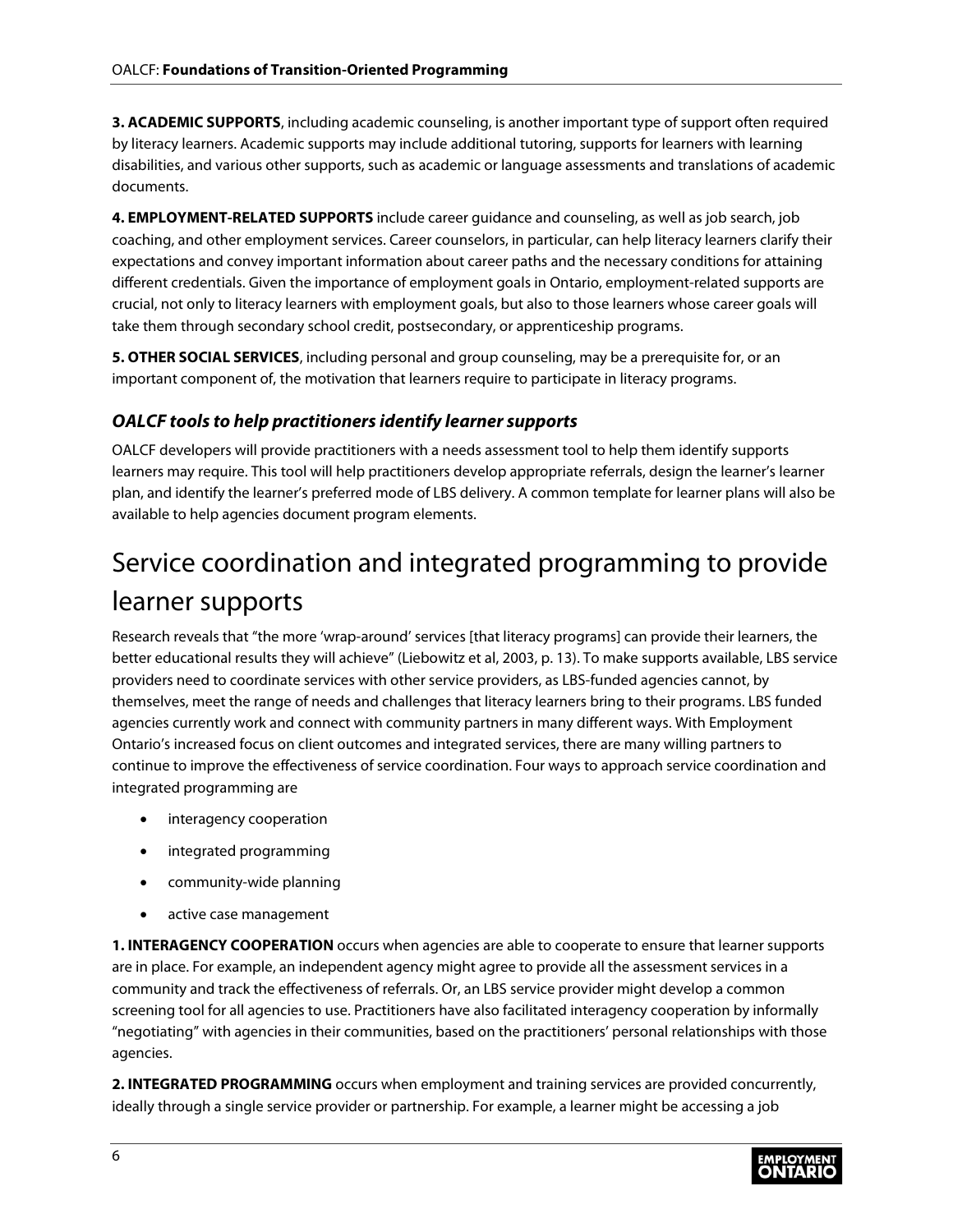placement through an employment skills centre where she or he can also participate in work-related literacy and numeracy instruction provided by an LBS service provider. A recent overview of transition-oriented programming in the United States notes the value of efforts that combine instruction in contextualized skills, workforce training, and other support services to help adults improve their basic skills (MPR Associates, 2010).

**3. A COMMUNITY-WIDE PLANNING PROCESS** occurs when community service providers cooperate to ensure that their services meet the non-academic supports required by LBS learners in the entire community. For example, LBS service providers currently participate in a literacy services planning process to ensure that literacy programs meet needs unique to a community. This process could be broadened to include service providers who might also provide financial and material, health, academic, and employment-related supports, and other social services.

**4. ACTIVE CASE MANAGEMENT** occurs when information about a learner's academic and non-academic needs is managed centrally to ensure that the learner's needs are met. Active case management can strengthen a program's capacity to assess learner barriers and provide referrals or direct services more efficiently. Employment service providers under Employment Ontario currently use this approach to service coordination. In time, an important tool that LBS service providers will be able to use for active case management is the ministry's EOIS/CaMS. This system will track the needs, programs, supports, attainments, and outcomes of literacy learners. Having a mechanism to both track and analyze learner progress enables practitioners to determine where to focus program improvement strategies more effectively (National Center on Education and the Economy 2009; and Duke and Strawn 2010).

Common to all four approaches to service coordination and integrated programming is an important question: "*What are the range and the intensity of supports that different learners require?*" Answering this question is critical before deciding on which approaches will, over time, best address the support services a learner may require. As well, literacy practitioners in Ontario have suggested that different communities may require different approaches, based on the services and resources available, and the history and development of relationships among different service providers including, but not limited to, LBS-funded agencies.

### <span id="page-8-0"></span>OALCF tools to identify learner supports and facilitate service coordination

To help literacy service providers in Ontario provide more effective learner supports, integrated programming, and service coordination, the ministry will provide tools to describe learner supports and service coordination that involves LBS-funded agencies and other providers. Furthermore, practitioners will also receive

- a learner support needs assessment tool or *decision tree* with questions to guide them in identifying what supports may be needed and where learners might access them
- a learner plan template to help them develop their own plans for providing the required program elements and accessing learner supports

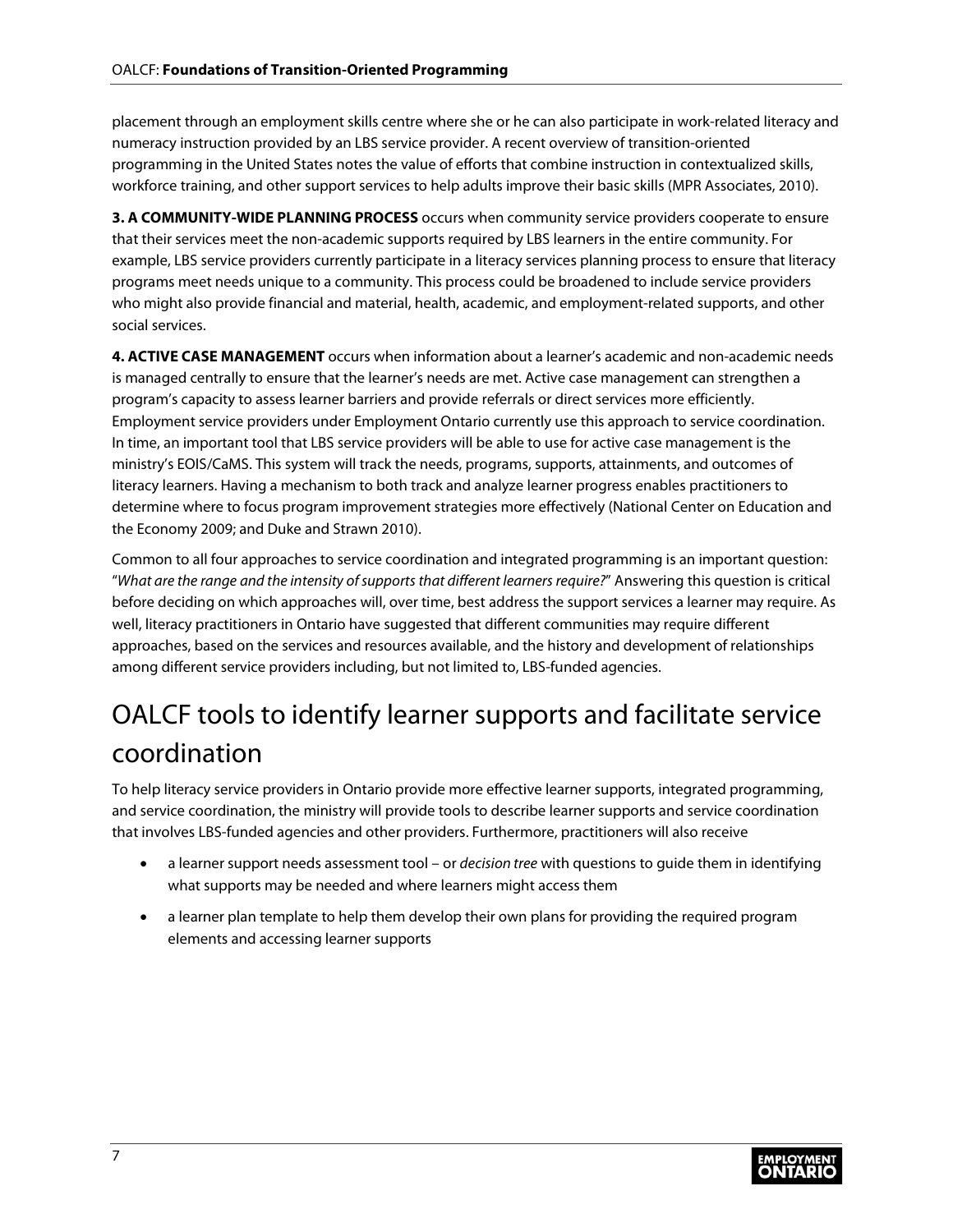### <span id="page-9-0"></span>**References**

Beder, H. (1999). *The outcomes and impacts of adult literacy education in the United States*. NCSALL Reports # 6. Retrieved from <http://www.ncsall.net/fileadmin/resources/research/report6.pdf>

Bingman, M.B., & Ebert, O. (2000). *"I've come a long way": Learner-identified outcomes of participation in adult literacy programs*[. NCSALL Reports # 13. Retrieved from http://www.ncsall.net/fileadmin/resources/research/](http://www.ncsall.net/fileadmin/resources/research/report13.pdf) report13.pdf

Bingman, M. B., Ebert, O., & Smith, M. (1999). *Changes in learners' lives one year after enrollment in literacy programs*[. NCSALL Reports # 11. Retrieved from http://www.ncsall.net/fileadmin/resources/research/](http://www.ncsall.net/fileadmin/resources/research/report11.pdf) report11.pdf

Brooks, G., Davies, R., Duckett, L., Hutchison, D., Kendall, S., & Wilkin, A. (2000). *Progress in adult literacy: Do learners learn?* London, UK: The Basic Skills Agency.

Chisman, Forest. (2009). *Background and Supporting Evidence for Adult Education for Work (Background paper for One Step Forward: A Guide to Adult Education for Work. Transforming Adult Education to Grow a Skilled Workforce*. Washington, DC: National Center on Education and the Economy.

Coalition ontarienne de formation des adultes. (2010). *Preliminary report on cultural considerations for the implementation of the OALC*. Available from author.

Duke, Amy-Ellen & Strawn, Julie. (2010). *Overcoming Obstacles, Optimizing Opportunities: State Policies to Increase Postsecondary Attainment for Low-Skilled Adults*[. Retrieved from http://www.breakingthroughcc.org/](http://www.breakingthroughcc.org/BTpolicyoverview.pdf) BTpolicyoverview.pdf

Lefebvre, S., Belding, P., M. Brehaut, M., Dermer, S., Kaskens, A.-M., Lord, E., et al. (2006). *"I've opened up": Exploring learners' perspectives on progress*. Retrieved from <http://www.nald.ca/library/research/openup/cover.htm>

Liebowitz, Marty, Robins, Amy, & Rubin, Jerry. (2003). *Rising to the Literacy Challenge: Building Adult Education Systems in New England*. Retrieved from <http://www.jff.org/publications/education?page=12>

Mendoza, Janie. (n.d.). *Wrap-Around Services; Promising Practice*. Retrieved on Jan 4, 2011 from, <http://www.collegetransition.org/promisingpractices.briefs.wraparoundservices.html>

MPR Associates. (2010). *ABE Career Connections: A Manual for Integrating Adult Basic Education Into Career Pathways*. Washington, DC: Office of Vocational and Adult Education, U.S. Department of Education. Retrieved from [http://www.policy2performance.org/wp-content/uploads/ABE\\_Career\\_Connections\\_Manual.pdf](http://www.policy2performance.org/wp-content/uploads/ABE_Career_Connections_Manual.pdf)

National Research and Development Centre for Adult Literacy and Numeracy. (2008). *A Guide for Managers, Practitioners and Learners* (from the Stick With It: Motivating Skills for Life Learners to Persist, Progress and Achieve Project of the Quality Improvement Agency). Retrieved from <http://www.excellencegateway.org.uk/page.aspx?o=164919> (log-in required, free accounts)

Office of Literacy and Essential Skills, Human Resources and Skills Development Canada. (2009). *What Are Essential Skills?* [Retrieved from http://www.hrsdc.gc.ca/eng/workplaceskills/essential\\_skills/](http://www.hrsdc.gc.ca/eng/workplaceskills/essential_skills/what_are_essential_skills.shtml) what\_are\_essential\_skills.shtml

Purcell-Gates, V., Degener, S., Jacobson, E. & Soler, E. (2002). Impact of authentic adult literacy instruction on adult literacy practices. *Reading Research Quarterly*, 37(1), 70-92.